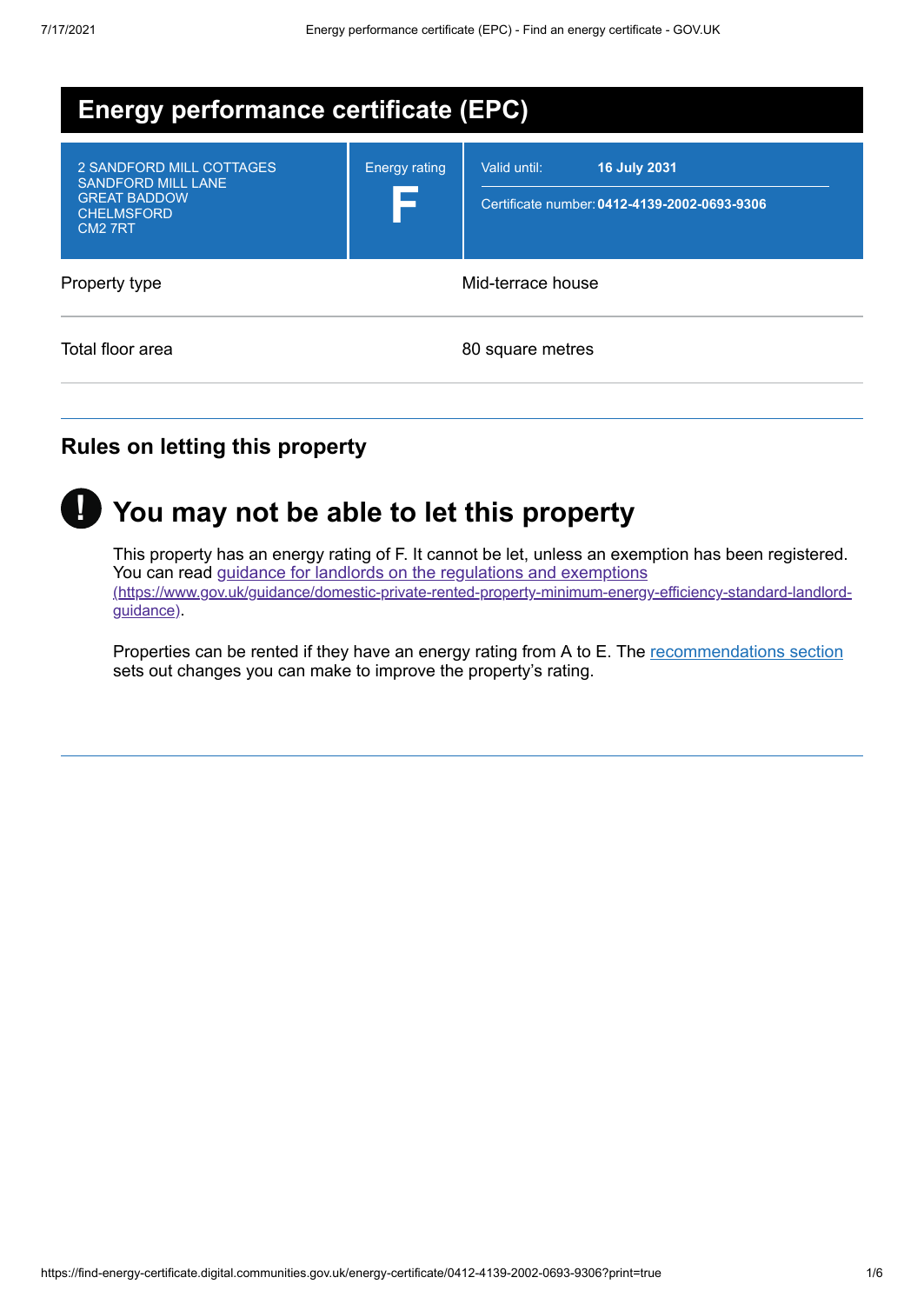## **Energy efficiency rating for this property**

This property's current energy rating is F. It has the potential to be B.

See how to improve this property's energy [performance.](#page-3-0)



The graph shows this property's current and potential energy efficiency.

Properties are given a rating from A (most efficient) to G (least efficient).

Properties are also given a score. The higher the number the lower your fuel bills are likely to be.

For properties in England and Wales:

the average energy rating is D the average energy score is 60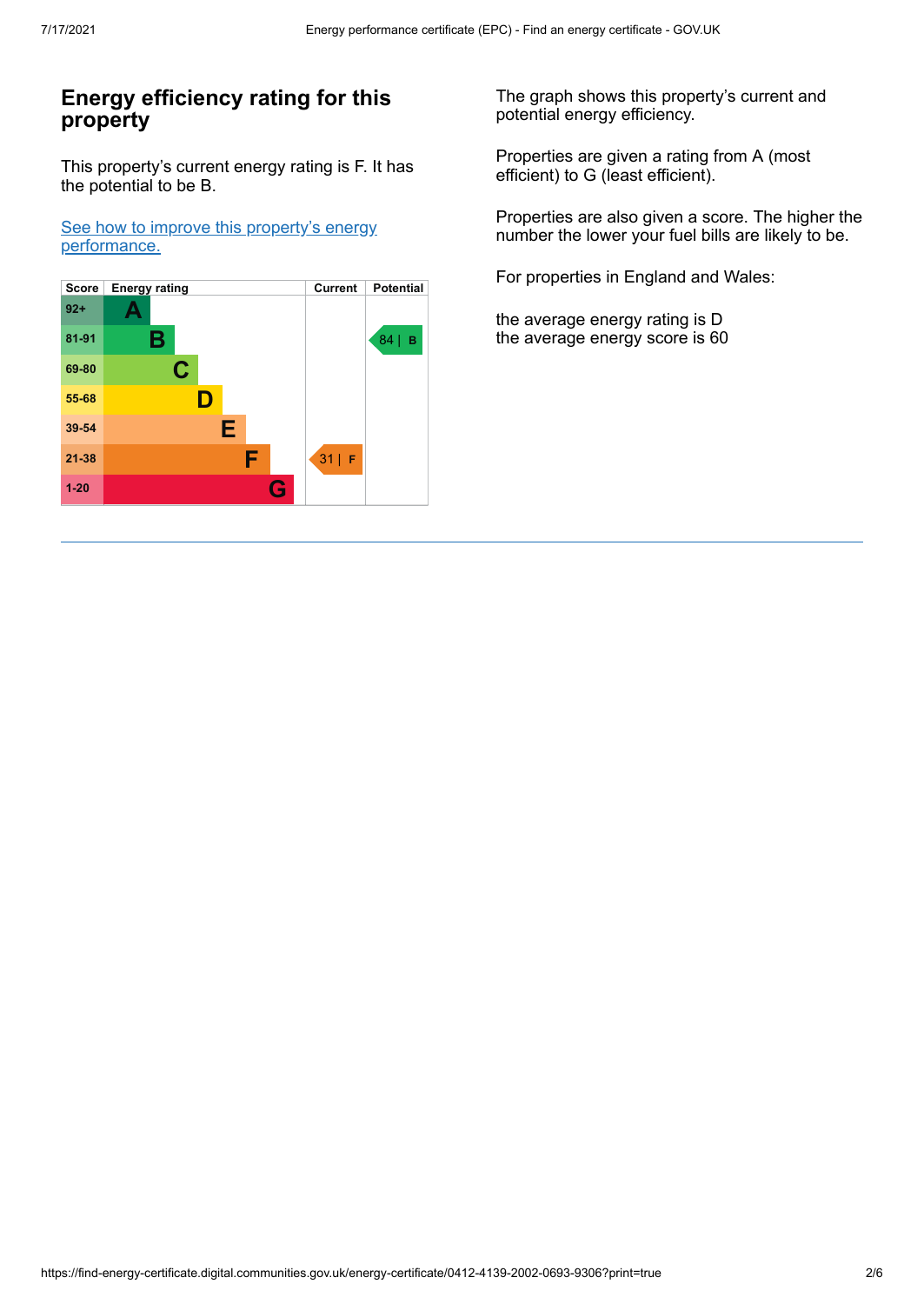## **Breakdown of property's energy performance**

This section shows the energy performance for features of this property. The assessment does not consider the condition of a feature and how well it is working.

Each feature is assessed as one of the following:

- very good (most efficient)
- good
- average
- poor
- very poor (least efficient)

When the description says "assumed", it means that the feature could not be inspected and an assumption has been made based on the property's age and type.

| <b>Feature</b>       | <b>Description</b>                             | Rating    |
|----------------------|------------------------------------------------|-----------|
| Wall                 | Solid brick, as built, no insulation (assumed) | Very poor |
| Wall                 | Timber frame, as built, insulated (assumed)    | Very good |
| Roof                 | Roof room(s), ceiling insulated                | Very poor |
| Roof                 | Pitched, no insulation (assumed)               | Very poor |
| Roof                 | Pitched, insulated (assumed)                   | Good      |
| Window               | Mostly double glazing                          | Average   |
| Main heating         | Room heaters, electric                         | Very poor |
| Main heating         | Room heaters, electric                         | Very poor |
| Main heating control | No thermostatic control of room temperature    | Poor      |
| Main heating control | Appliance thermostats                          | Good      |
| Hot water            | Electric immersion, off-peak                   | Poor      |
| Lighting             | Low energy lighting in 95% of fixed outlets    | Very good |
| Floor                | Solid, no insulation (assumed)                 | N/A       |
| Floor                | Solid, insulated (assumed)                     | N/A       |
| Secondary heating    | Room heaters, wood logs                        | N/A       |

#### **Low and zero carbon energy sources**

Low and zero carbon energy sources release very little or no CO2. Installing these sources may help reduce energy bills as well as cutting carbon emissions. The following low or zero carbon energy sources are installed in this property:

• Biomass secondary heating

## **Primary energy use**

The primary energy use for this property per year is 495 kilowatt hours per square metre (kWh/m2).

## **Additional information**

Additional information about this property:

Two main heating systems and heating system upgrade is recommended As there is more than one heating system, you should seek professional advice on the most costeffective option for upgrading the systems.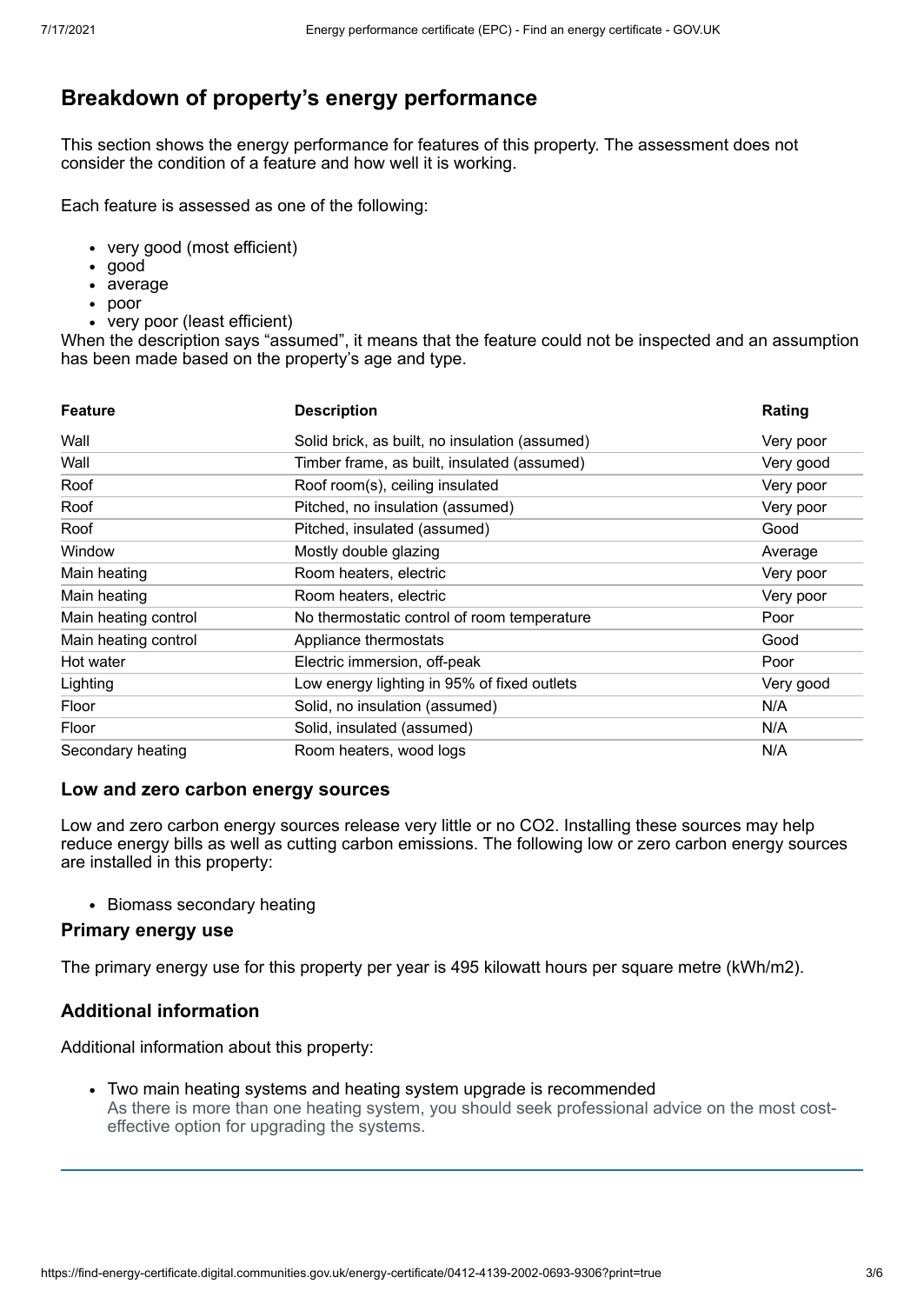## **Environmental impact of this property**

One of the biggest contributors to climate change is carbon dioxide (CO2). The energy used for heating, lighting and power in our homes produces over a quarter of the UK's CO2 emissions.

| An average household<br>produces | 6 tonnes of CO2   |  |  |
|----------------------------------|-------------------|--|--|
| This property produces           | 6.1 tonnes of CO2 |  |  |

This property's potential production 2.2 tonnes of CO2

By making the [recommended](#page-3-0) changes, you could reduce this property's CO2 emissions by 3.9 tonnes per year. This will help to protect the environment.

Environmental impact ratings are based on assumptions about average occupancy and energy use. They may not reflect how energy is consumed by the people living at the property.

## <span id="page-3-0"></span>**How to improve this property's energy performance**

Making any of the recommended changes will improve this property's energy efficiency.

If you make all of the recommended changes, this will improve the property's energy rating and score from F (31) to B (84).

| <b>Recommendation</b>                      | <b>Typical installation cost</b> | <b>Typical yearly saving</b> |
|--------------------------------------------|----------------------------------|------------------------------|
| 1. Flat roof or sloping ceiling insulation | £850 - £1.500                    | £183                         |
| 2. Room-in-roof insulation                 | £1,500 - £2,700                  | £551                         |
| 3. Internal or external wall insulation    | £4,000 - £14,000                 | £84                          |
| 4. Floor insulation (solid floor)          | £4.000 - £6.000                  | £36                          |
| 5. High heat retention storage heaters     | £2.000 - £3.000                  | £235                         |
| 6. Solar water heating                     | £4.000 - £6.000                  | £69                          |
| 7. Solar photovoltaic panels               | £3.500 - £5.500                  | £364                         |

## **Paying for energy improvements**

Find energy grants and ways to save energy in your home. [\(https://www.gov.uk/improve-energy-efficiency\)](https://www.gov.uk/improve-energy-efficiency)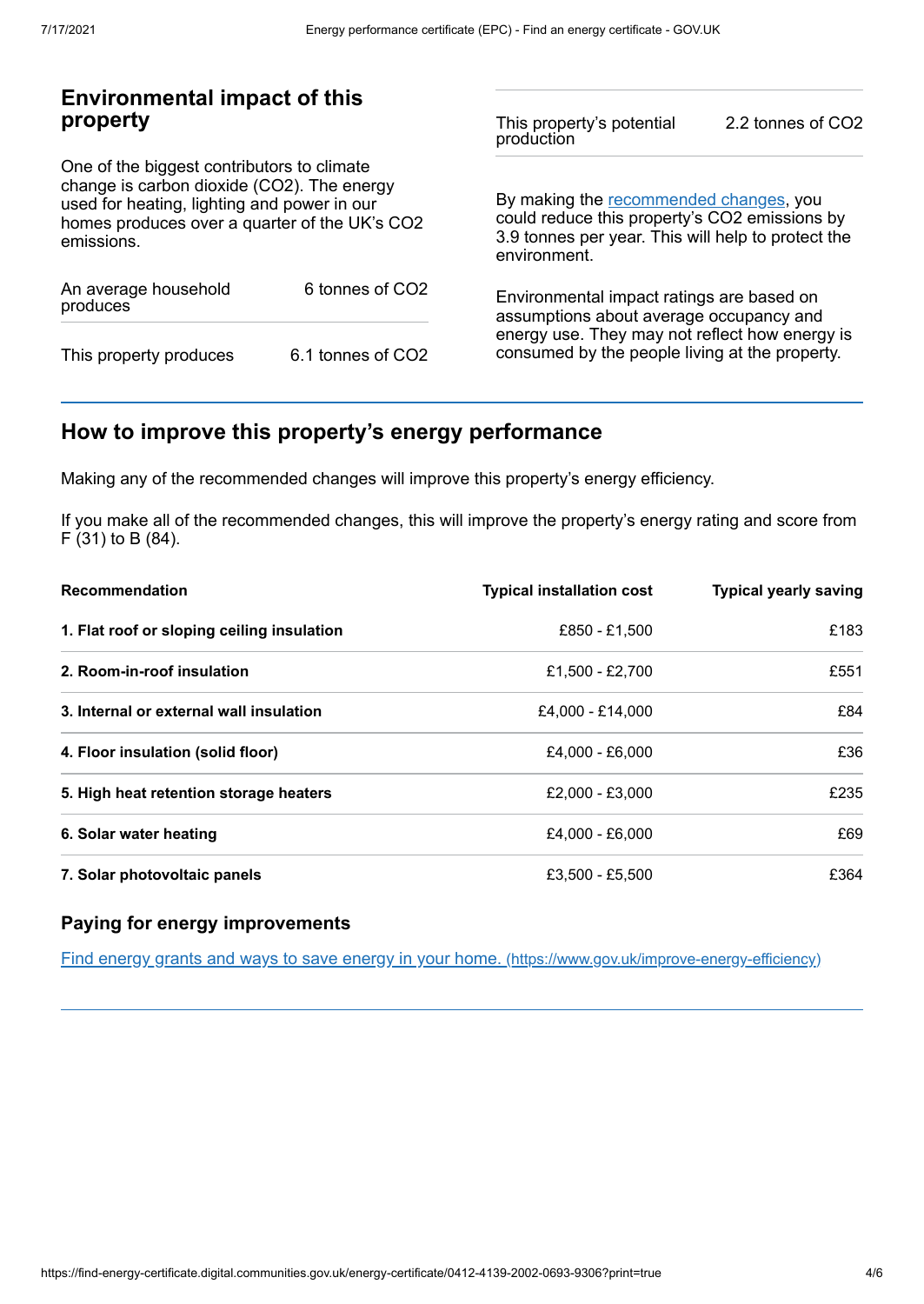#### **Estimated energy use and potential savings** Estimated yearly energy cost for this property £1908 Potential saving **E1158** The estimated cost shows how much the average household would spend in this property for heating, lighting and hot water. It is not based on how energy is used by the people living at the property. The estimated saving is based on making all of the [recommendations](#page-3-0) in how to improve this property's energy performance. For advice on how to reduce your energy bills visit Simple Energy Advice [\(https://www.simpleenergyadvice.org.uk/\)](https://www.simpleenergyadvice.org.uk/). **Heating use in this property** Heating a property usually makes up the majority of energy costs. **Estimated energy used to heat this property** Space heating 11516 kWh per year Water heating 1982 kWh per year Potential energy savings by installing insulation **Type of insulation Amount of energy saved Solid wall insulation** 497 kWh per year You might be able to receive Renewable Heat Incentive payments [\(https://www.gov.uk/domestic](https://www.gov.uk/domestic-renewable-heat-incentive)renewable-heat-incentive). This will help to reduce carbon emissions by replacing your existing heating system with one that generates renewable heat. The estimated energy required for space and water heating will form the basis of the payments.